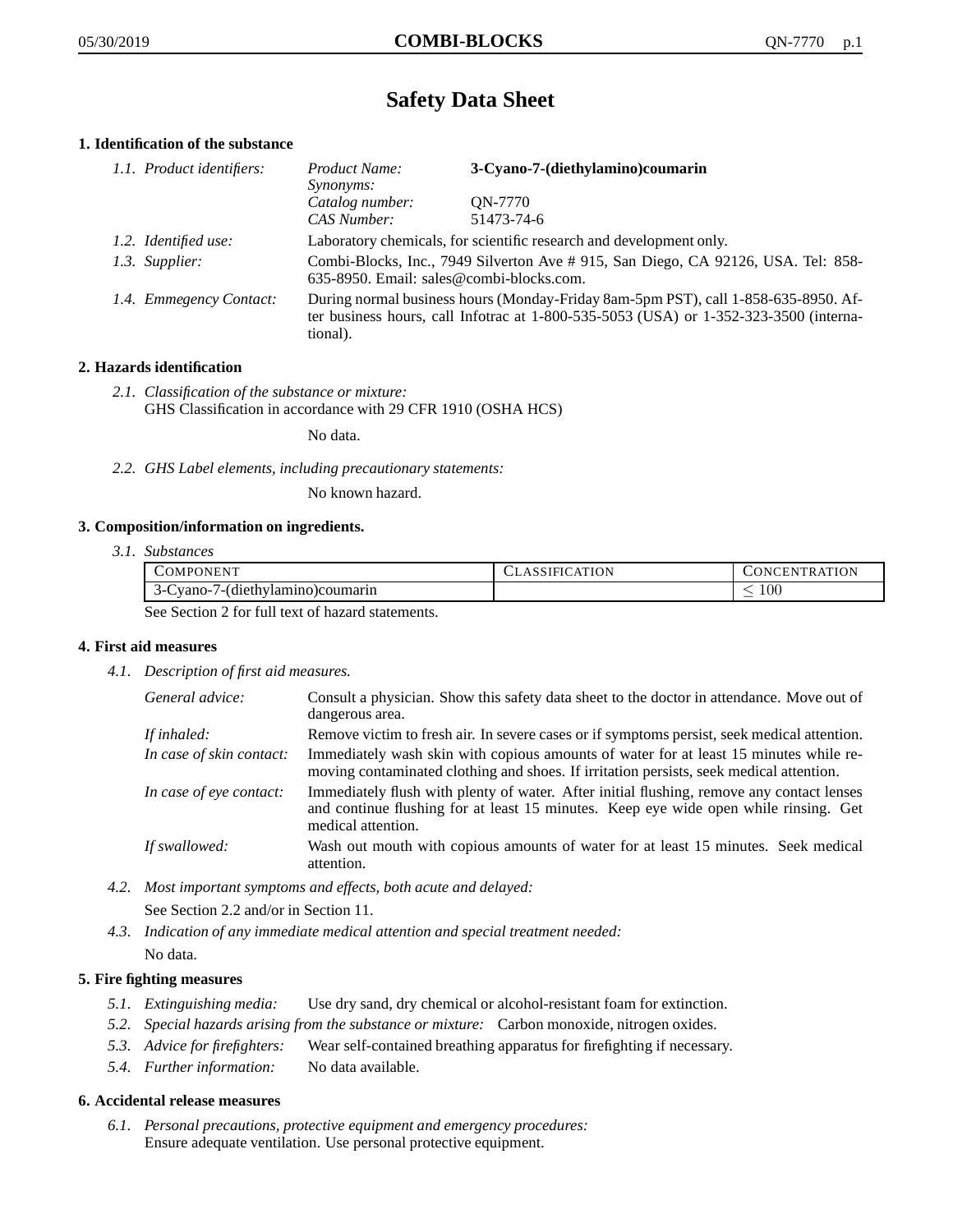- *6.2. Environmental precautions:* Should not be released into the environment. See Section 12 for additional ecological information.
- *6.3. Methods and materials for containment and cleaning up:* Sweep up or vacuum up spillage and collect in suitable container for disposal.
- *6.4. Reference to other sections:* Refer to protective measures listed in Sections 8 and 13.

# **7. Handling and storage**

- *7.1. Precautions for safe handling:* Avoid contact with skin and eyes. Avoid inhalation of vapour or mist. Keep away from sources of ignition - No smoking. Take measures to prevent the build up of electrostatic charge. For precautions see section 2.2.
- *7.2. Conditions for safe storage, including any incompatibilities:* Keep container tightly closed in a dry and well-ventilated place. Containers which are opened must be carefully resealed and kept upright to prevent leakage.
- *7.3. Specific end use(s):* Laboratory chemicals, for scientific research and development only.

# **8. Exposure Controls / Personal protection**

- *8.1. Control parameters:*
- *Components with workplace control parameters:* Contains no substances with occupational exposure limit values. *8.2. Exposure controls:*

*Appropriate engineering controls:* Ensure that eyewash stations and safety showers are close to the workstation location. Ensure adequate ventilation, especially in confined areas.

*Personal protective equipment:*

| Eye/face protection:    | Wear appropriate protective eyeglasses or chemical safety goggles as described by OSHA's<br>eye and face protection regulations in 29 CFR 1910.133 or European Standard EN166.                                                                                                                                         |
|-------------------------|------------------------------------------------------------------------------------------------------------------------------------------------------------------------------------------------------------------------------------------------------------------------------------------------------------------------|
| Skin protection:        | Handle with gloves. Gloves must be inspected prior to use. Use proper glove removal<br>technique (without touching glove's outer surface) to avoid skin contact with this product.<br>Dispose of contaminated gloves after use in accordance with applicable laws and good<br>laboratory practices. Wash and dry hands |
| <b>Body Protection:</b> | Complete suit protecting against chemicals, Flame retardant antistatic protective clothing.,<br>The type of protective equipment must be selected according to the concentration and<br>amount of the dangerous substance at the specific workplace.                                                                   |
| Respiratory protection: |                                                                                                                                                                                                                                                                                                                        |

Control of environmental exposure: Prevent further leakage or spillage if safe to do so. Do not let product enter drains.

# **9. Physical and chemical properties**

*9.1. Information on basic physical and chemical properties*

| (a)                        | Appearance:                                   | No data  |
|----------------------------|-----------------------------------------------|----------|
| (b)                        | Odour:                                        | No data  |
| (c)                        | Odour Threshold:                              | No data  |
| (d)                        | pH:                                           | No data  |
| (e)                        | Melting point/freezing point:                 | No date. |
| (f)                        | Initial boiling point and boiling range:      | No data  |
| (g)                        | Flash point:                                  | No data  |
| (h)                        | Evaporatoin rate:                             | No data  |
| (i)                        | Flammability (solid, gas):                    | No data  |
| (j)                        | Upper/lower flammability or explosive limits: | No data  |
| (k)                        | Vapour pressure:                              | No data  |
| $\left( \mathrm{l}\right)$ | Vapour density:                               | No data  |
| (m)                        | Relative density:                             | No data  |
| (n)                        | Water solubility:                             | No data  |
| $\circ$                    | Partition coefficient: n-octanol/water:       | No data  |
| (p)                        | Auto-ignition:                                | No data  |
| (q)                        | Decomposition temperature:                    | No data  |
| (r)                        | Viscosity:                                    | No data  |
| (s)                        | Explosive properties:                         | No data  |
| (t)                        | Oxidizing properties:                         | No data  |